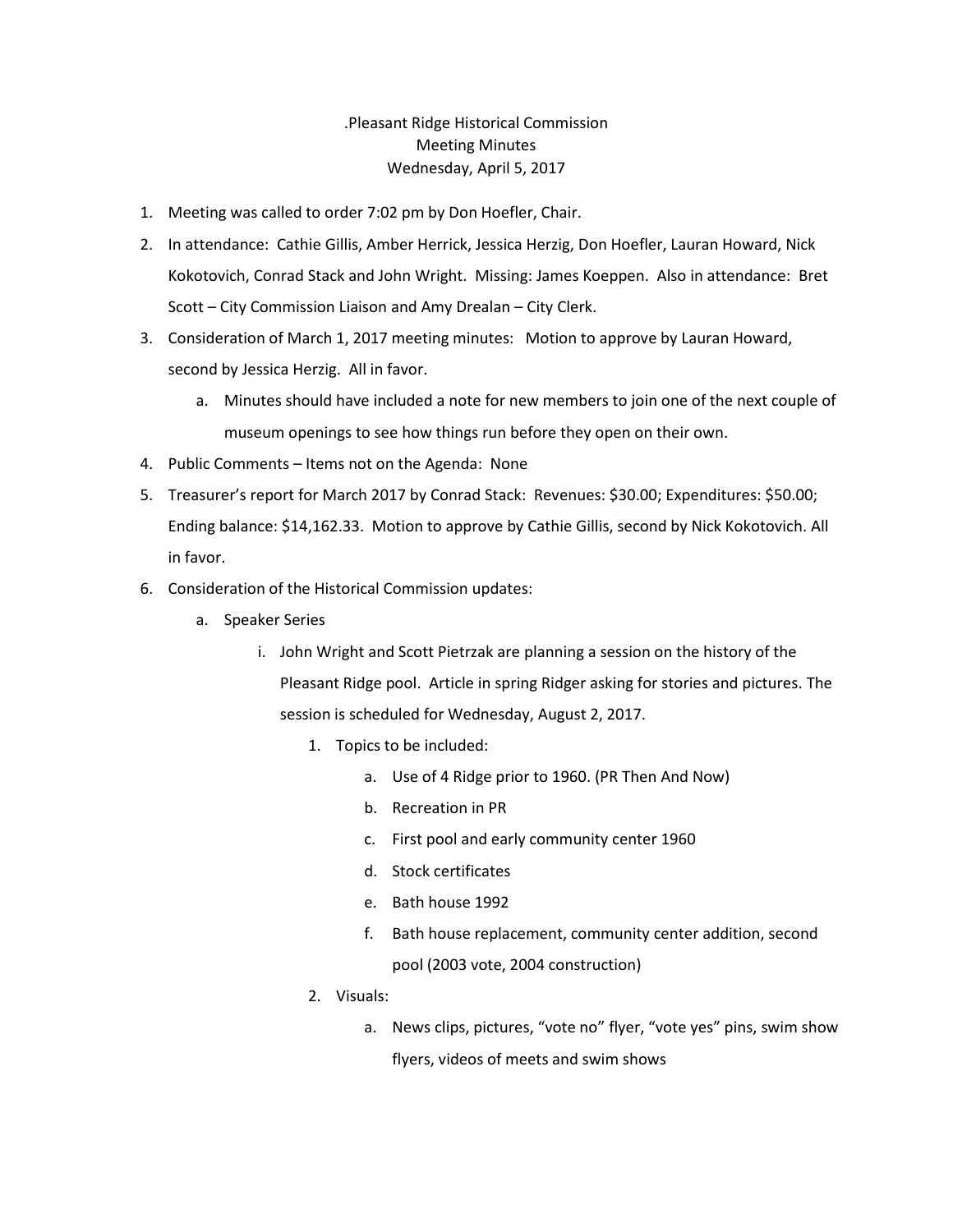- ii. The following are ideas we have been tossing around and want to keep on our radar:
	- 1. Andrew Mutch writes a blog about southeastern Michigan Sears kit homes. Specific to Pleasant Ridge, he has confirmed two homes are Sears's kit homes. One on Kensington and one on Devonshire. Andrew did a speaker series in Huntington Woods on September 21<sup>st</sup> and is willing to also do something in Pleasant Ridge. John Wright and James Koeppen went to the presentation and it was very interesting. Becky Uber thinks there other kit homes in PR and can provide details.
	- 2. Don Hoefler and James Koeppen met with Dave and Sandra Smith on Oxford and obtained the remaining videos that aired on the cities government channel. They brought up the subject of the Smith's doing a speaker series and they are thinking it over. Don Hoefler will contact Scott Pietrzak who has the rest of the videos which we believe may have been digitized.
	- 3. James Koeppen will reach out to Dan Austin who wrote "Forgotten Landmarks of Detroit" or Gregory C. Piazza who wrote "A History of Detroit Palmer Woods" to see if they have interest.
	- 4. There is a strong interest by residents to learn how to research their homes. We discussed doing a field trip to learn ourselves. We would include information on how to research your home through the Burton Historical Collection at the Detroit Public Library and Oakland County records in Pontiac.
- b. 2017 Home and Garden Tour
	- i. 2017 tour date will be June 10th.
	- ii. Cathie discussed possible homes and gardens. We need to start canvasing and let the group know of any confirmed homes or gardens.
	- iii. Homes need to be confirmed by April  $12<sup>th</sup>$  if we want the cities assistance this year for the tour book. With road construction on Norwich and Hanover scheduled this year, plus the pool opening, etc., we need to provide all book materials as soon as possible if we are holding the home & garden tour this year. Avoid homes on Norwich and Hanover due to construction.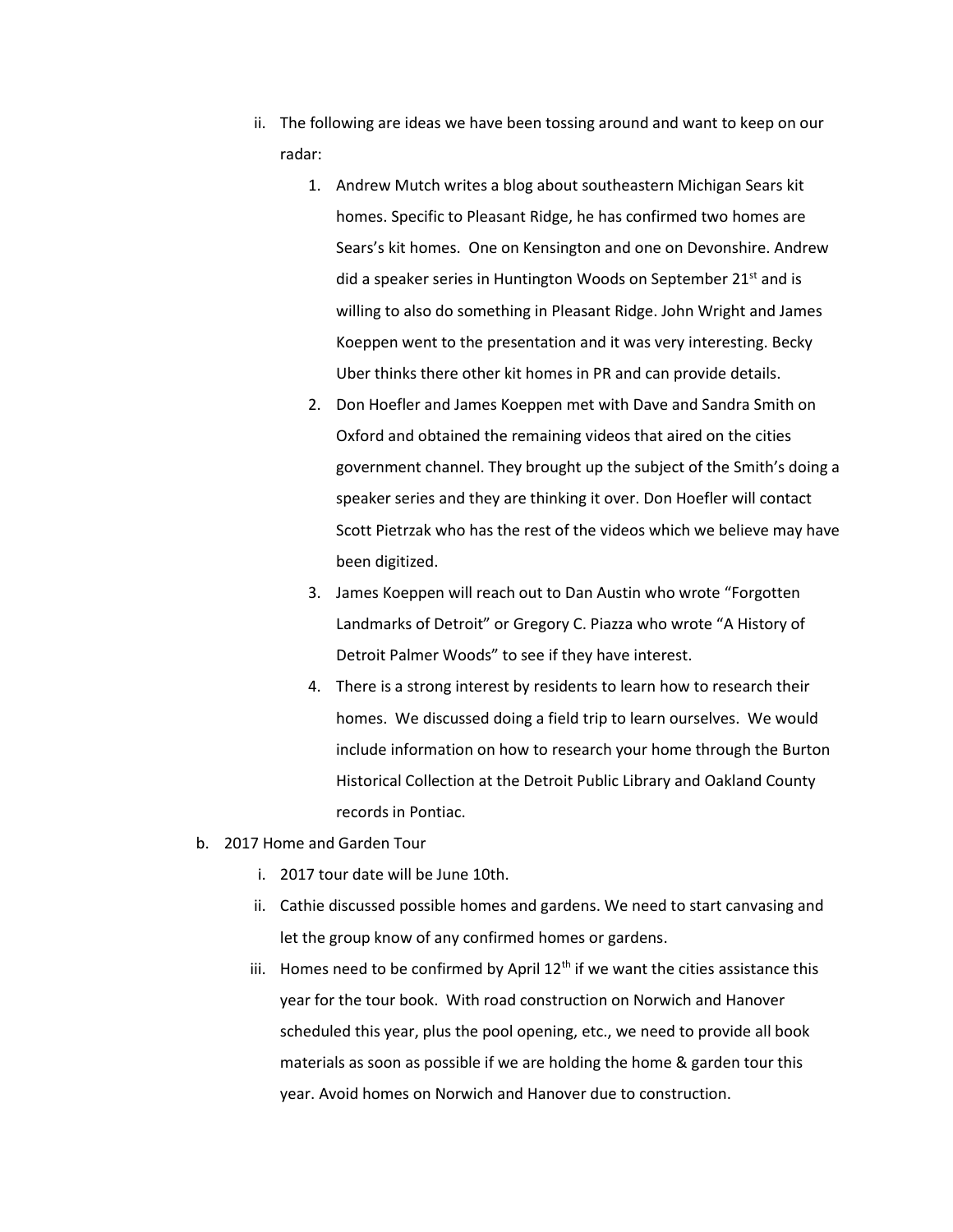- iv. Jessica has quote from Kurt Metzger and James Breuckman for the media release. Won't send media release until we know the number of homes and gardens. Jessica will update all of the documents and templates.
- c. Museum Staffing
	- i. Third Saturday of the month from 10:00 am 12:00 pm.
		- 1. April 15, 2017 Cathie, Lauran, Nick
		- 2. May 20, 2017 Conrad Stack
		- 3. June 10, 2017 TBD (Open during the tour. If there is no home & garden tour, museum will not open in June.)
	- ii. The property database is available on CD for Historical Commissioners to send home files. We will also see if we can put these files in the cloud or private network so we can access from home.
	- iii. General museum notes: \$10 donation to email home file. The person holding the museum key should bring it to our meeting and give to the next person opening the museum. A few days prior to the museum opening, have someone do a Facebook post notifying residents when it will be open.
- d. Lighting in Parks
	- i. James Breuckman, Robert Campbell and Don Hoefler met to discuss the possibilities about adding lighting in Stevenson and Poplar Parks. Funding would come from the Historical Commission, Garden Club and possibly the Foundation. Lauran will speak with Robert about the Foundation and see if they voted. If they voted yes, then we need to know who would represent the Foundation. James agreed to contract with Illuminart through Peter Basso Associates to provide lighting design options for us to consider. The Illuminart service would include three different options and budgetary direction. The proposal also includes 1 meeting to review the lighting options.
- 7. Consideration of the City Commission Liaison Report by Bret Scott:
	- a. Norwich and Hanover construction will occur over the next 3 4 months for street replacement and sidewalk repairs starting with Norwich.
- 8. Other Business:
	- a. Lauran Howard reported the Garden Club has started the work to spruce up the gardens around the Historical Museum.